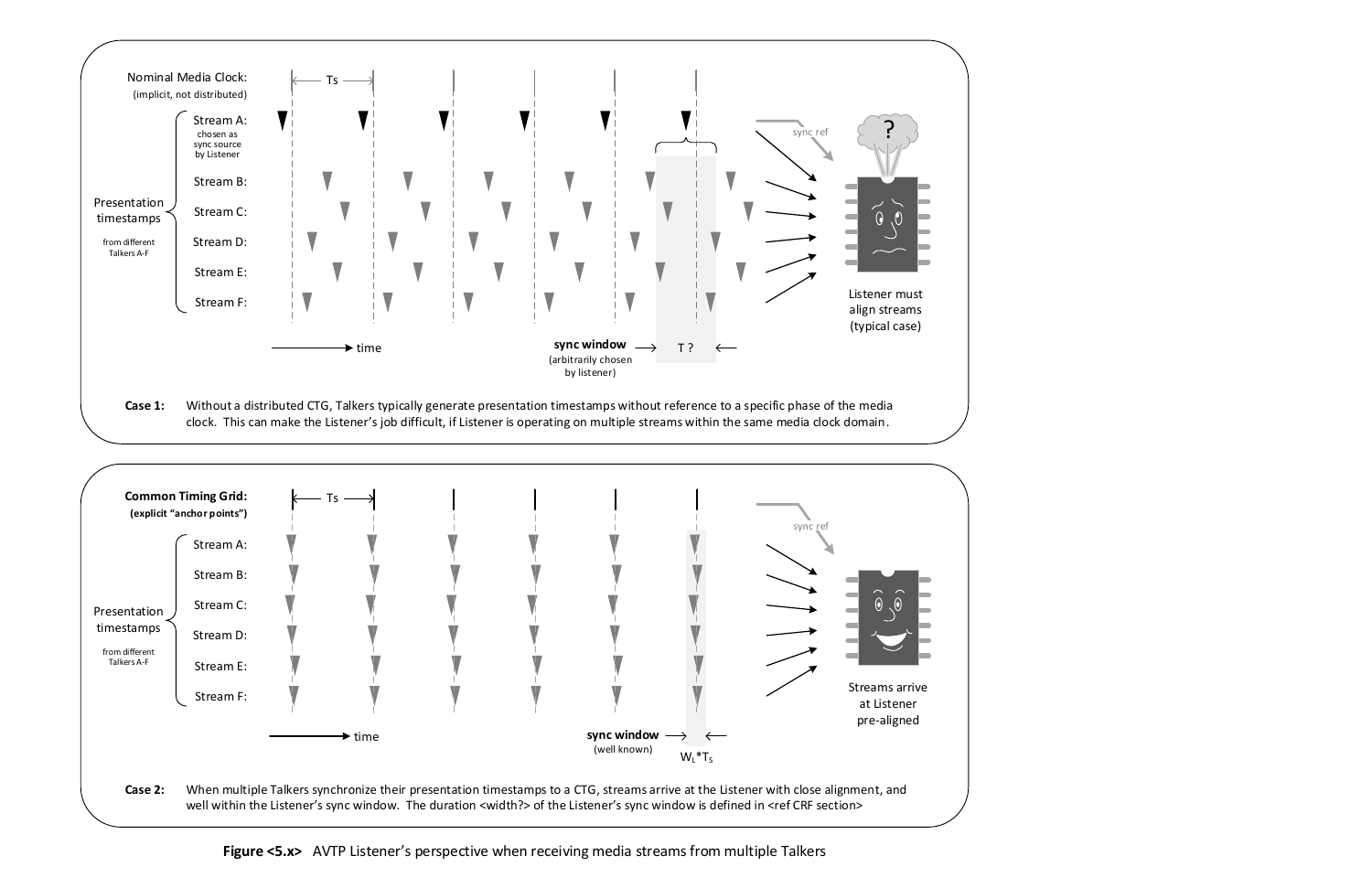**This implies specifics about implementation (i.e. how stream packets are generated prior to going on the wire) which arguably should be out of scope**

## **Suggested Change**



**A Talker shall queue each 1722 stream packet for transmission at a time no later than (PT – MTT), where PT is the presentation time in the current packet and MTT is the Max Transit Time.** 

**Comments on current timing measurement planes diagram in 1722-2011 Question: Is this diagram due for changes or replacement? (not sure.. Discuss..)**